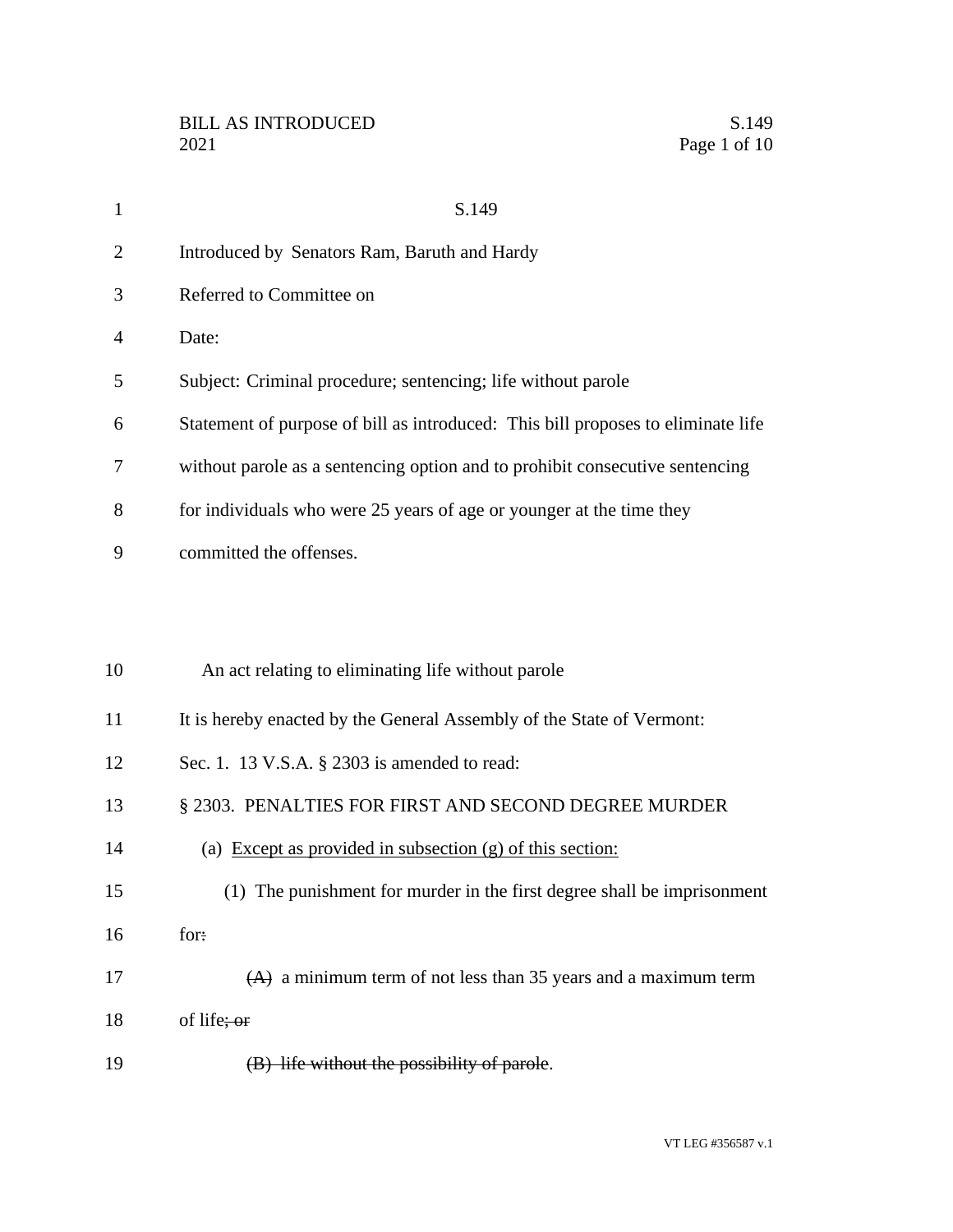## BILL AS INTRODUCED<br>2021 Page 2 of 10

| $\mathbf{1}$   | (2) The punishment for murder in the second degree shall be                     |
|----------------|---------------------------------------------------------------------------------|
| $\overline{2}$ | imprisonment for:                                                               |
| 3              | $(A)$ a minimum term of not less than 20 years and a maximum term               |
| $\overline{4}$ | of life; or                                                                     |
| 5              | (B) life without the possibility of parole.                                     |
| 6              | (3) Notwithstanding any other provision of law, this subsection shall           |
| 7              | apply only if the murder was committed on or after the effective date of this   |
| 8              | aet.                                                                            |
| 9              | (b) The punishment for murder in the first degree shall be imprisonment for     |
| 10             | life and for a minimum term of 35 years unless a jury finds that there are      |
| 11             | aggravating or mitigating factors which that justify a different minimum term.  |
| 12             | If the jury finds that the aggravating factors outweigh any mitigating factors, |
| 13             | the court may set a minimum term longer than 35 years, up to and including      |
| 14             | life without parole imprisonment. If the jury finds that the mitigating factors |
| 15             | outweigh any aggravating factors, the court may set a minimum term at less      |
| 16             | than 35 years but not less than 15 years.                                       |
| 17             | (c) The punishment for murder in the second degree shall be imprisonment        |
| 18             | for life and for a minimum term of 20 years unless a jury finds that there are  |
| 19             | aggravating or mitigating factors which that justify a different minimum term.  |
| 20             | If the jury finds that the aggravating factors outweigh any mitigating factors, |
| 21             | the court may set a minimum term longer than 20 years, up to and including      |
|                |                                                                                 |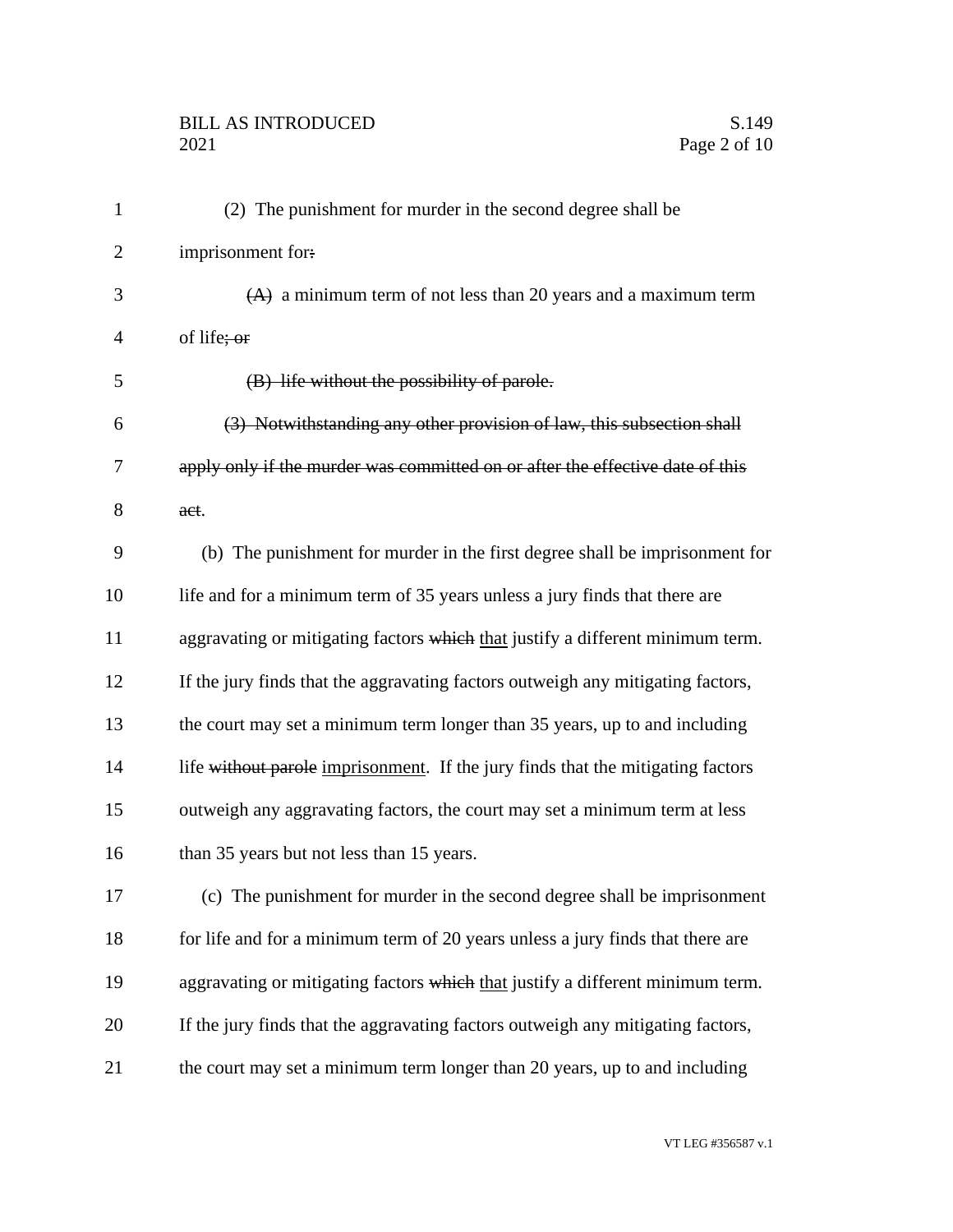## BILL AS INTRODUCED<br>2021 Page 3 of 10

| $\mathbf{1}$   | life without parole imprisonment. If the jury finds that the mitigating factors   |
|----------------|-----------------------------------------------------------------------------------|
| $\overline{2}$ | outweigh any aggravating factors, the court may set a minimum term at less        |
| 3              | than 20 years but not less than 10 years.                                         |
| $\overline{4}$ | * * *                                                                             |
| 5              | (g) Subsections (b)–(f) of this section shall apply only if the murder was        |
| 6              | committed before the effective date of this act May 1, 2006, and:                 |
| 7              | (1) the defendant was not sentenced before the effective date of this act         |
| 8              | May 1, 2006; or                                                                   |
| 9              | (2) the defendant's sentence was stricken and remanded for resentencing           |
| 10             | pursuant to the Vermont Supreme Court's decision in State v. Provost, 2005        |
| 11             | VT 134 (2005).                                                                    |
| 12             | Sec. 2. 13 V.S.A. § 2311 is amended to read:                                      |
| 13             | § 2311. AGGRAVATED MURDER DEFINED                                                 |
| 14             | (a) A person is guilty of aggravated murder if he or she the person commits       |
| 15             | a first or second degree murder, as defined in section 2301 of this title, and at |
| 16             | the time of his or her the person's actions, one or more of the following         |
| 17             | circumstances was in fact present:                                                |
| 18             | (1) The murder was committed while the defendant was in custody                   |
| 19             | under sentence for murder or aggravated murder.                                   |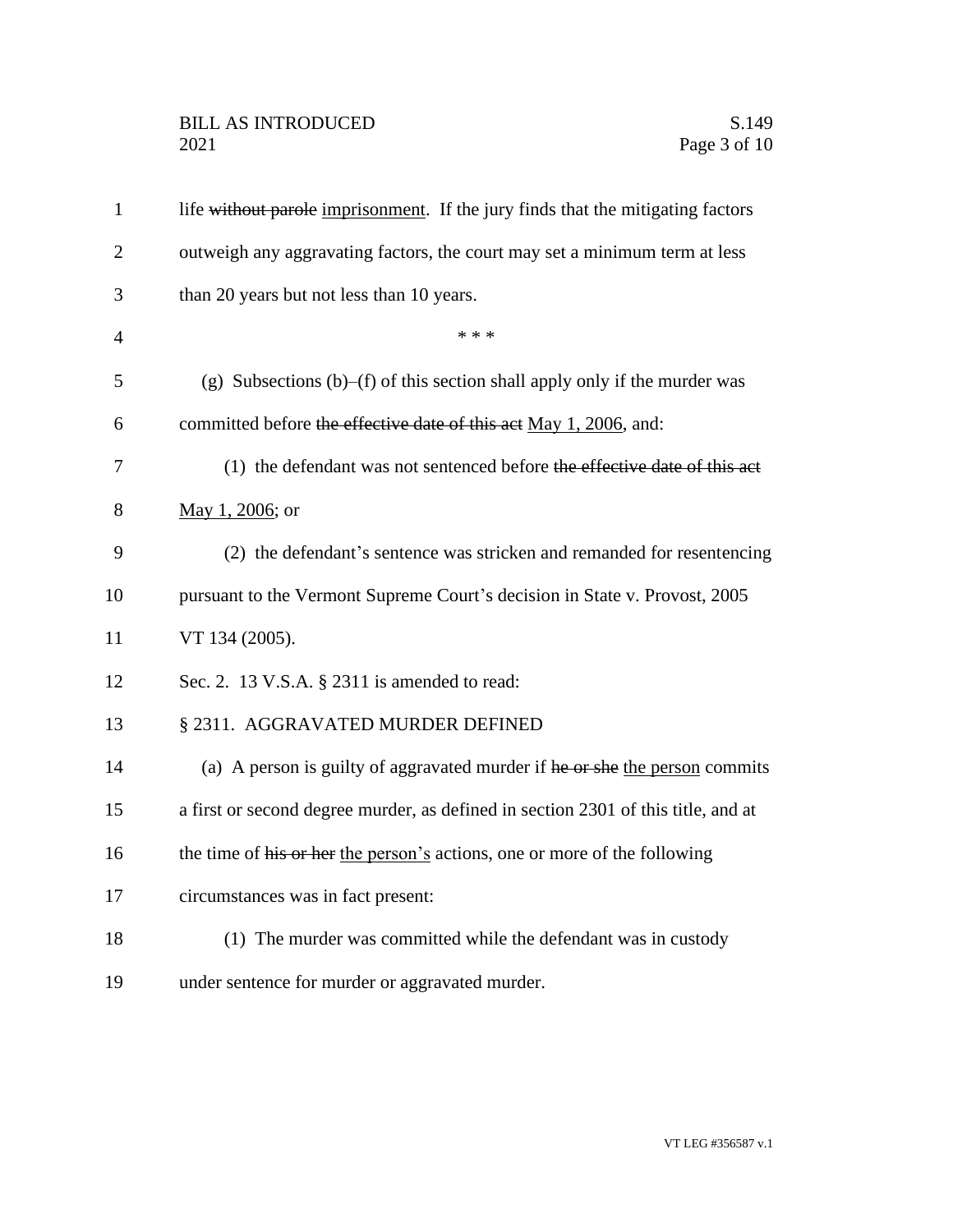## BILL AS INTRODUCED<br>2021 Page 4 of 10

| $\mathbf{1}$   | (2) The defendant had, prior to commencement of the trial for                 |
|----------------|-------------------------------------------------------------------------------|
| $\overline{2}$ | aggravated murder, been convicted of another aggravated murder or murder in   |
| 3              | any jurisdiction in the United States and territories.                        |
| 4              | (3) At the time of the murder, the defendant also committed another           |
| 5              | murder.                                                                       |
| 6              | (4) At the time of the murder, the defendant knowingly created a great        |
| 7              | risk of death to another person or persons.                                   |
| 8              | (5) The murder was committed for the purpose of avoiding or                   |
| 9              | preventing lawful arrest by a law enforcement officer of any person, or       |
| 10             | effecting an escape by any person from lawful custody of a law enforcement    |
| 11             | officer.                                                                      |
| 12             | (6) The murder was committed by a person hired for such purpose in            |
| 13             | return for anything of value. Both the person hired and the person hiring him |
| 14             | or her that person are guilty of aggravated murder.                           |
| 15             | (7) The victim of the murder was known by the person to be a                  |
| 16             | firefighter, a member of emergency medical personnel as defined in 24 V.S.A.  |
| 17             | § 2651(6), a person employed in any capacity in or about a correctional       |
| 18             | facility, or a law enforcement officer, and was performing his or her the     |
| 19             | victim's official duties.                                                     |
| 20             | (8) The murder was committed in perpetrating or attempting to                 |
| 21             | perpetrate sexual assault or aggravated sexual assault.                       |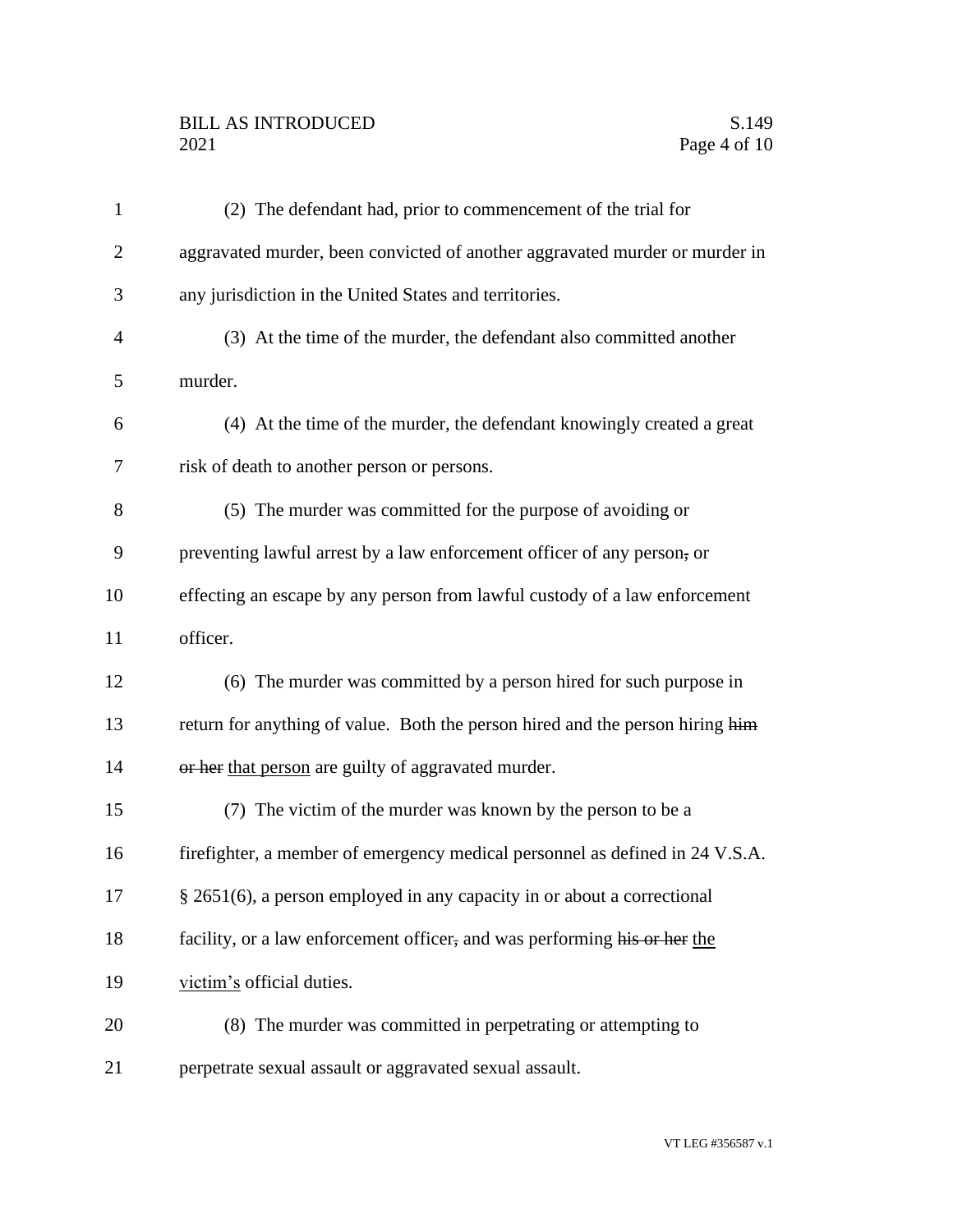| $\mathbf{1}$   | (b) In a prosecution for aggravated murder, the State shall allege and prove      |
|----------------|-----------------------------------------------------------------------------------|
| $\overline{2}$ | beyond a reasonable doubt one or more of the circumstances enumerated in          |
| 3              | subsection (a) of this section.                                                   |
| $\overline{4}$ | (c) The punishment for aggravated murder shall be imprisonment for life           |
| 5              | with the possibility of parole and for no lesser term. The Except as provided in  |
| 6              | this section, the court shall not place on probation or suspend or defer the      |
| 7              | sentence of any person convicted of aggravated murder. A person sentenced         |
| 8              | under this section shall not be eligible for parole during the term of            |
| 9              | imprisonment imposed herein and shall not be eligible for work-release or         |
| 10             | noncustodial furlough except when serious medical services make custodial         |
| 11             | furlough inappropriate after serving 25 years of the sentence.                    |
| 12             | Sec. 3. 13 V.S.A. § 7032 is amended to read:                                      |
| 13             | § 7032. CONSECUTIVE SENTENCES                                                     |
| 14             | (a) If a person who has been sentenced to a term or terms of imprisonment         |
| 15             | is convicted of another offense punishable by imprisonment before he or she       |
| 16             | the person has been discharged from the former sentence or sentences, the         |
| 17             | court may sentence him or her the person to an additional term of                 |
| 18             | imprisonment and shall specify whether this additional term shall be served       |
| 19             | concurrent with or consecutive to the prior sentence or sentences, subject to the |
| 20             | limitations set forth in subsection (d) of this section.                          |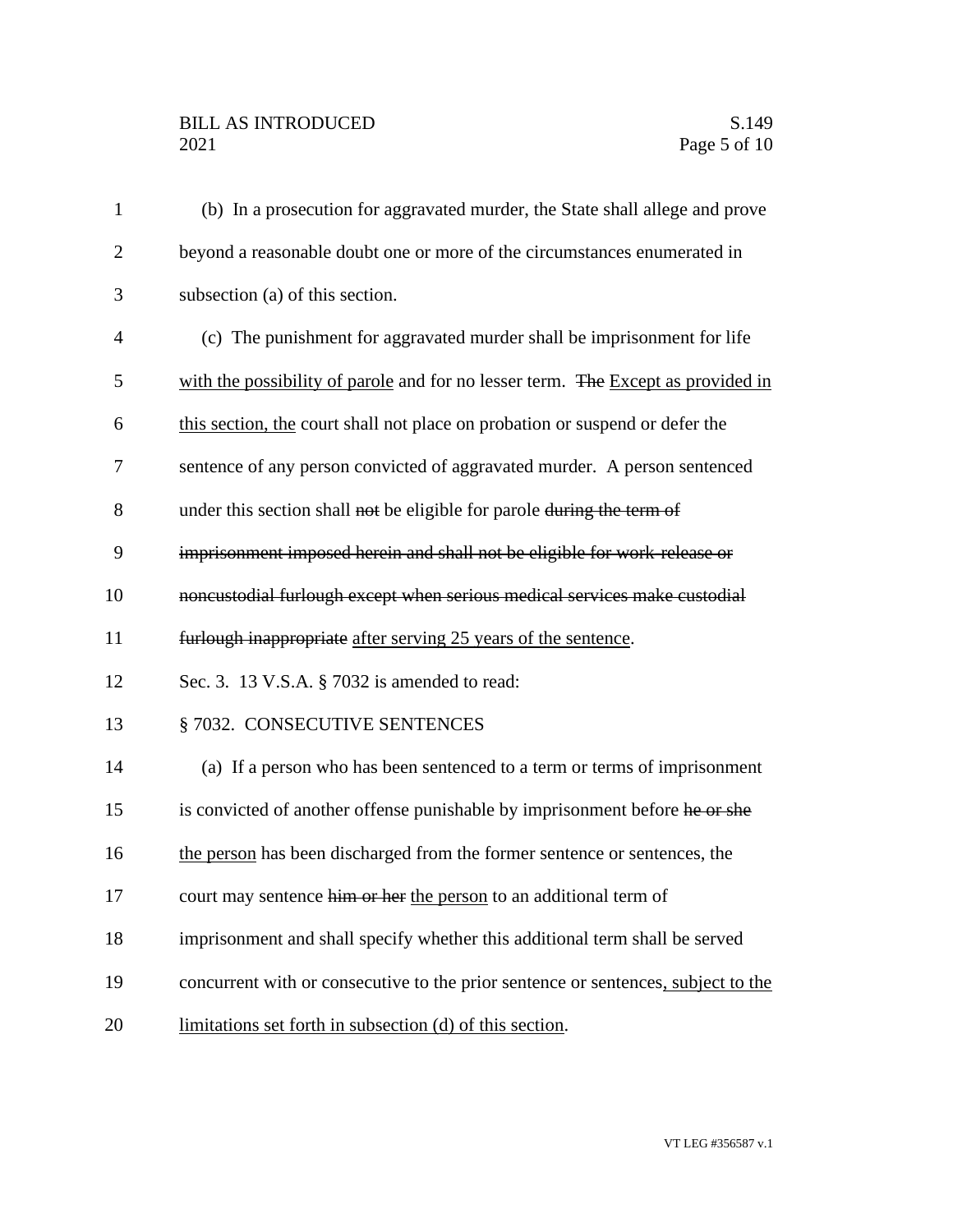## BILL AS INTRODUCED<br>2021 Page 6 of 10

| $\mathbf{1}$   | (b) In any case where a person is convicted of two or more offenses             |
|----------------|---------------------------------------------------------------------------------|
| $\overline{2}$ | punishable by imprisonment and is sentenced for more than one of these          |
| 3              | offenses, he or she the person may be sentenced to as many terms as there are   |
| $\overline{4}$ | offenses of which he or she the person is convicted. When Subject to the        |
| 5              | limitation set forth in subsection (d) of this section, when such multiple      |
| 6              | sentences are imposed, they shall run concurrent with or consecutive to each    |
| $\overline{7}$ | other as the court determines at the time of sentencing and each shall run from |
| 8              | its respective date of commitment after sentence. When such multiple            |
| 9              | sentences are in addition to a prior sentence or sentences from which the       |
| 10             | person has not yet been discharged, they shall run concurrently with or         |
| 11             | consecutive to any prior sentence or sentences as the court shall determine at  |
| 12             | the time of sentencing.                                                         |
| 13             | (c) In all cases where multiple or additional sentences have been or are        |
| 14             | imposed, the term or terms of imprisonment under those sentences shall be       |
| 15             | determined in accordance with the following definitions:                        |
| 16             | (1) When terms run concurrently, the shorter minimum terms merge in             |
| 17             | and are satisfied by serving the longest minimum and the shorter maximum        |
| 18             | terms merge in and are satisfied by discharge of the longest maximum term.      |
| 19             | (2) When terms run consecutively, the minimum terms are added to                |
| 20             | arrive at an aggregate minimum to be served equal to the sum of all minimum     |
| 21             | terms and the maximum terms are added to arrive at an aggregate maximum         |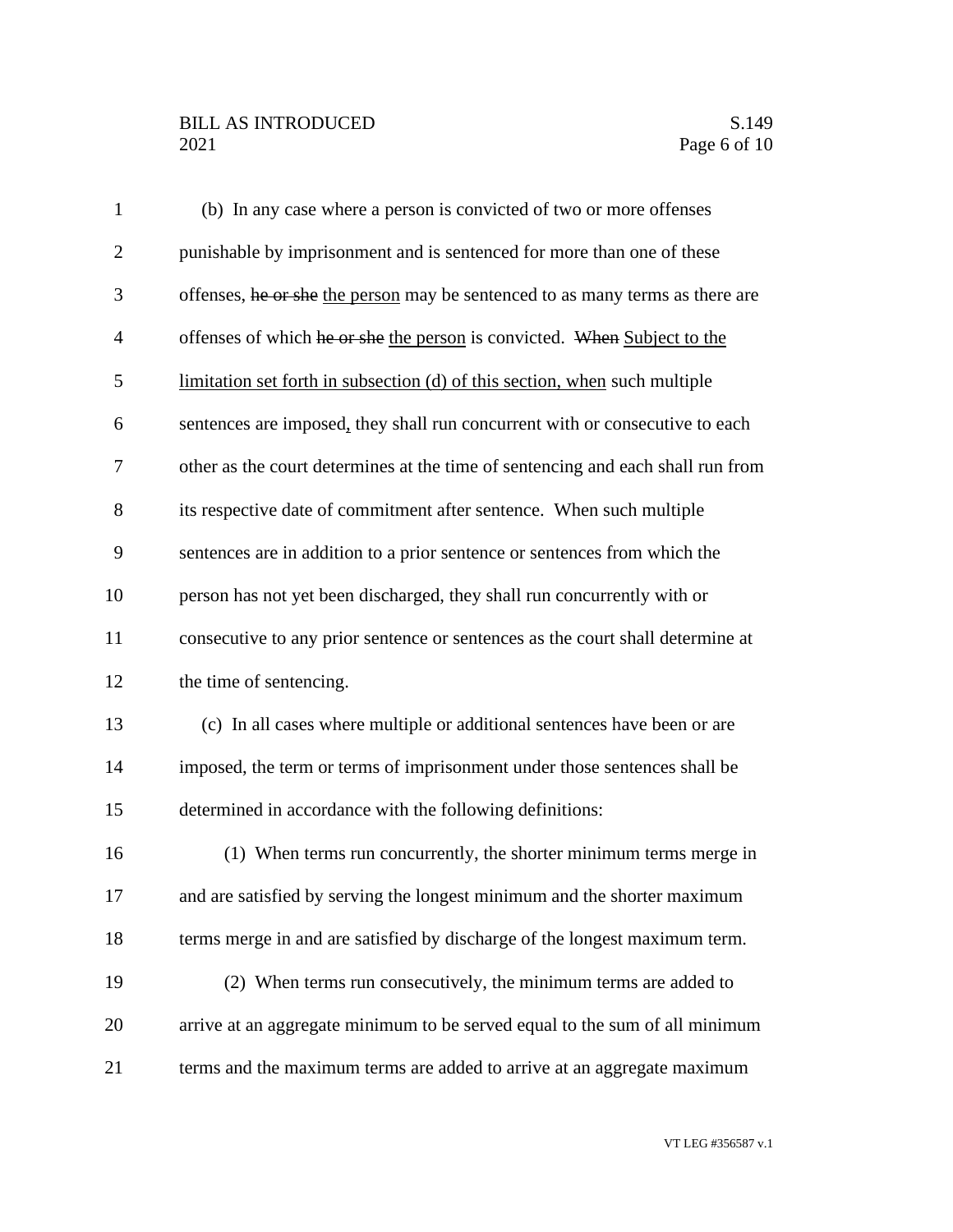| $\mathbf{1}$   | equal to the sum of all maximum terms. A person shall serve no more time on      |
|----------------|----------------------------------------------------------------------------------|
| $\overline{2}$ | consecutive minimum sentences than the sum of the minimum terms,                 |
| 3              | regardless of whether the sentences are imposed on the same or different dates.  |
| 4              | If a person has served a minimum term and subsequently incurs another            |
| 5              | criminal charge, the time the person spends in custody awaiting disposition of   |
| 6              | the new charge shall count toward the minimum term of the new sentence, if       |
| 7              | one is imposed. This subdivision shall not require the Department of             |
| 8              | Corrections to release a person from incarceration to community supervision at   |
| 9              | the person's minimum term.                                                       |
| 10             | (d) When multiple sentences are imposed pursuant to this section on a            |
| 11             | person who was 25 years of age or younger at the time of the commission of       |
| 12             | the offenses, the sentences shall run concurrent with each other.                |
| 13             | Sec. 4. 13 V.S.A. § 7045 is amended to read:                                     |
| 14             | §7045. LIFE WITHOUT PAROLE SENTENCE PROHIBITED FOR                               |
| 15             | PERSONS UNDER 18 YEARS OF AGE                                                    |
| 16             | A court shall not sentence a person to life imprisonment without the             |
| 17             | possibility of parole if the person was under 18 years of age at the time of the |
| 18             | commission of the offense.                                                       |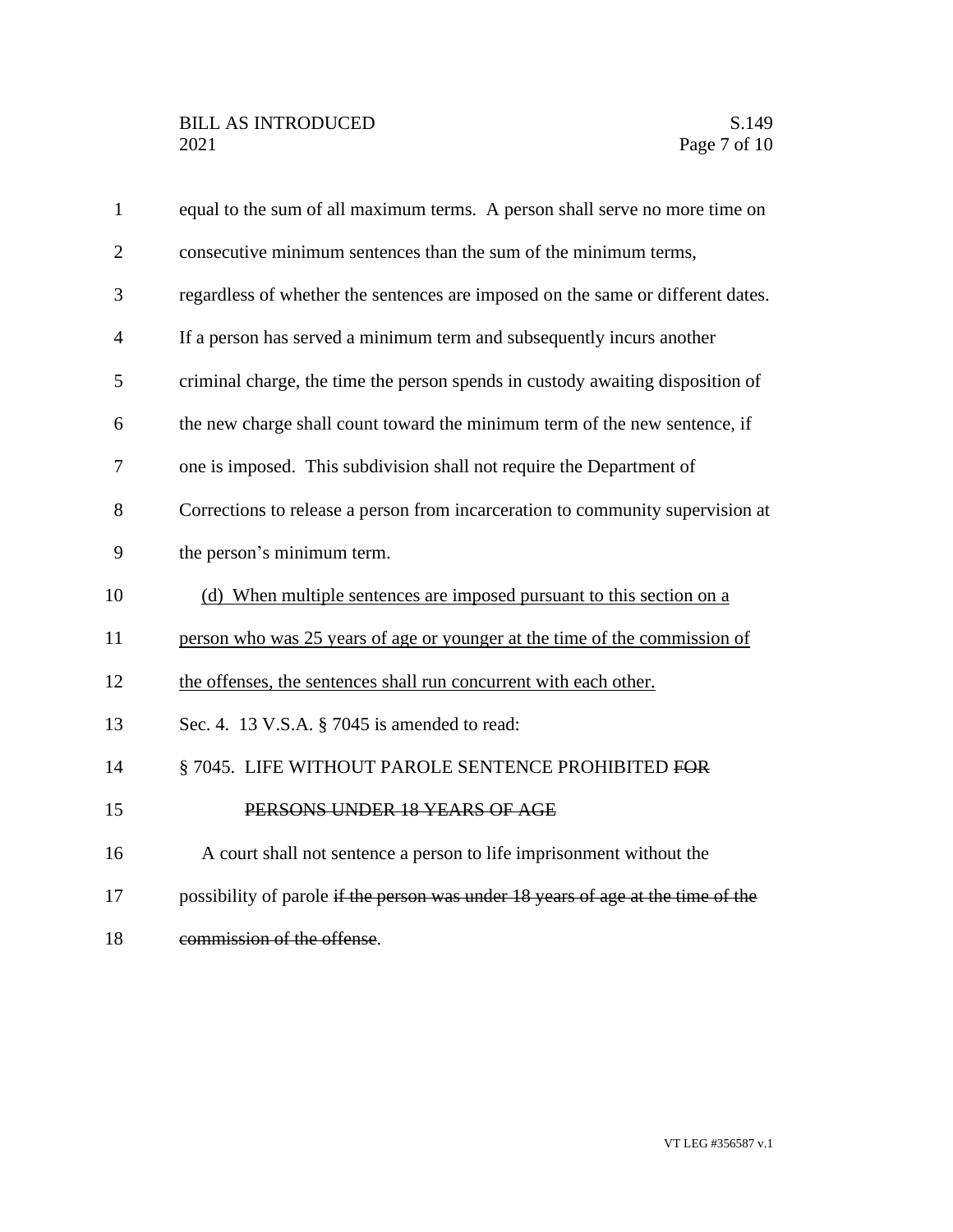- 1 Sec. 5. 28 V.S.A. § 1 is amended to read:
- § 1. PURPOSES

 (a) The Department of Corrections created by 3 V.S.A. § 3081 shall have the purpose of developing and administering a correctional program designed to protect persons and property against offenders of the criminal law and to render treatment to offenders with the goal of achieving their successful return and participation as citizens of the State and community, to foster their human dignity, and to preserve the human resources of the community.

 (b) The Department shall formulate its programs and policies recognizing 10 that almost all criminal offenders ultimately return to the community, and that the traditional institutional prisons fail to reform or rehabilitate, operating instead to increase the risk of continued criminal acts following release. The Department shall develop and implement a comprehensive program that will provide necessary closed custodial confinement of frequent, dangerous offenders, but that also will establish as its primary objective the disciplined preparation of offenders for their responsible roles in the open community. The Department shall ensure that the comprehensive program required by this subsection includes a process by which each offender sentenced to any term of 19 imprisonment other than for life without parole, within 30 days after receiving 20 his or her the offender's sentence, shall begin to develop and implement a plan preparing for return to the community.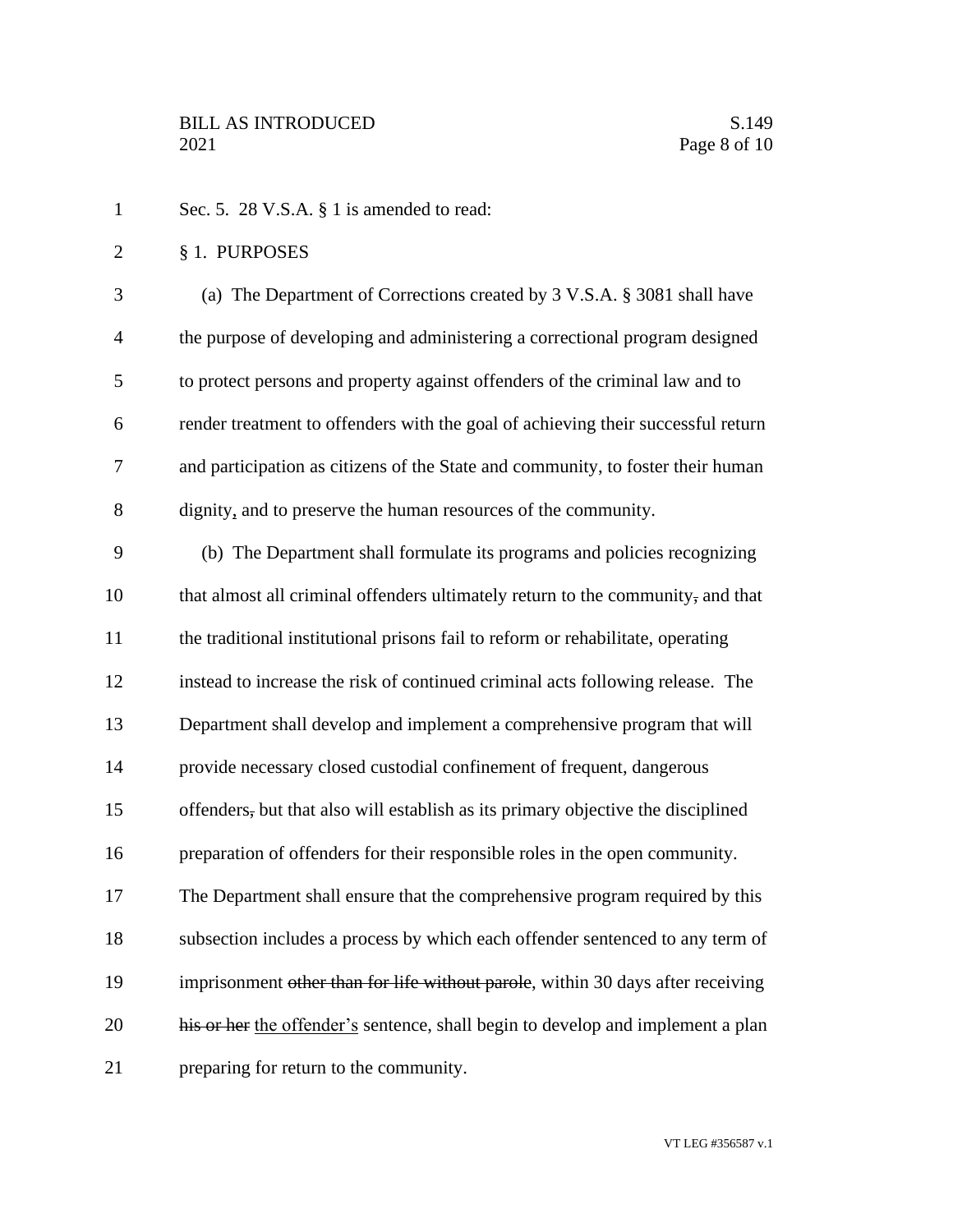| $\mathbf{1}$   | (c) In order to implement its programs and policies, the Department shall           |
|----------------|-------------------------------------------------------------------------------------|
| $\overline{2}$ | develop and maintain correctional facilities that shall include both residence-     |
| 3              | centered institutions and facilities reflecting nonresidence principles designed    |
| $\overline{4}$ | to facilitate the reintegration of the offender into the community. These           |
| 5              | facilities shall utilize the supporting resources of probation and parole           |
| 6              | services,; the increased cooperation of personnel in the fields of welfare,         |
| 7              | health, and education, and the increased participation of the citizens of the       |
| 8              | State in attempts to achieve correctional purposes and objectives.                  |
| 9              | Sec. 6. 28 V.S.A. § 501 is amended to read:                                         |
| 10             | § 501. ELIGIBILITY FOR PAROLE CONSIDERATION                                         |
| 11             | An inmate who is serving a sentence of imprisonment who is not eligible             |
| 12             | for presumptive parole pursuant to section 501a of this title shall be eligible for |
| 13             | parole consideration as follows:                                                    |
| 14             | (1) If the inmate's sentence has no minimum term or a zero minimum                  |
| 15             | term, the inmate shall be eligible for parole consideration within 12 months        |
| 16             | after commitment to a correctional facility.                                        |
| 17             | (2) If the inmate's sentence has a minimum term, the inmate shall be                |
| 18             | eligible for parole consideration after the inmate has served the minimum term      |
| 19             | of the sentence.                                                                    |